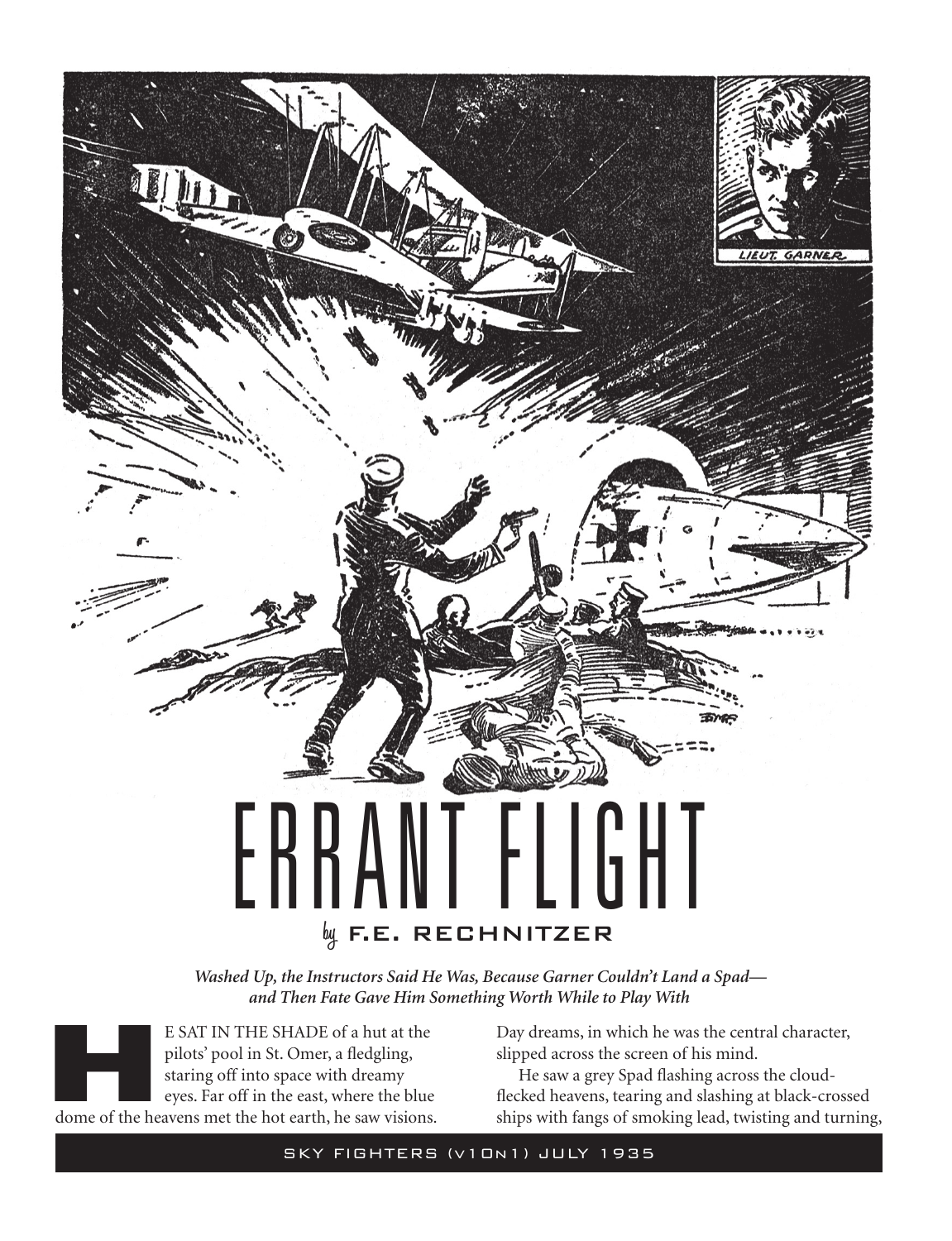tearing through Hun formations with the skill of a veteran.

A slow frown crept across his weathered cheeks, twisting round freckles into odd shapes. His lips curled from his even white teeth, as the vision of a burning Fokker registered, with the aid of a keen imagination, on his fertile mind. A sigh welled from his broad chest, as he visioned his fifth victory grinding into the bloodsoaked earth in the arena of war.

"That's the one that would have made me an ace," he growled. "I was gonna tear 'em to bits when I got assigned to an outfit." A frown crossed his face. "This waiting around gets my goat. If they are gonna send me home, why don't they get it over with? Everybody's laughing at me behind my back—I'm a washout."

Suddenly he jerked erect on the hard wooden bench. His head, with its tousled crop of reddish hair, was cocked to one side. A look of anticipation flickered across his face.

Once again the call came loud and clear down the dusty path between the huts.

LIEUTENANT P.T. GARNER—Lieutenant P.T. Garner."

Garner leaped to his feet and turned toward the direction from which the hail came.

"Sounds as if I'm being paged," he muttered, a bit dreamily.

"Lieutenant Garner—Lieutenant P.T. Garner." The cry came from in back of the huts.

"Right over here, in section three!" Garner yelled, now fully awake, with day dreams swept from his mind.

He saw a stubble-faced orderly come around the corner of the far hut and stand looking up and down the lane.

"Here you are, orderly," said Garner apprehensively. "Looking for me?"

"You Lieutenant P.T. Garner?" the little orderly stood in front of the six-footer, fiddling with a slip of yellow paper.

"That's me," snapped Garner, eyeing the paper in the orderly's hand with suspicion. "What is it, a letter?"

"No, sir," answered the orderly. "It's an order. The car is waiting for you."

Garner snatched the paper from the surprised orderly's fist.

"Let me see that," he growled. "Bet it's telling me what boat I'm going home on."

He tore the message open and read the typewritten words. A grin spread across his face.

"Listen, orderly," he laughed, grabbing the little man by the shoulders. "It says that they are assigning me to Squadron 18. Gonna give me another chance. I'm getting a break."

The orderly tried to smile.

"I don't understand, sir."

"Neither do I," laughed Garner, waving the slip, "but here she is. You know, they were washing me out—said I couldn't fly Spads—set them down too heavy. Wouldn't give me the fourth shot to show that I could set one down without crashing it. Said I'd cost them too much already."

"Well, I'm glad," grinned the orderly, trying to shake himself loose from the bear hug which Garner had clamped down on him.

"Boy," shouted Garner, "they're sending me to the front! Maybe it's only as an observer or machinegunner—but I'm gonna see action!"

The orderly slipped from the American's grasp and stepped back, still a bit puzzled over the crazy actions of this pilot who had been moping around the pool for the past three days.

Garner swung away and started for his hut.

"I'll get my kit together right away," he shouted. "An' I thought I was gonna be shipped back home to sell Liberty Bonds." He paused and turned to the orderly, who stood scratching his head. "Where is this 18 Squadron?"

The orderly shrugged his shoulders.

"All I know is that it's a British outfit. They use American pilots, you know. Sort of break them in and send them down to newly organized American squadrons."

"A British outfit," gasped Garner. Then he smiled. "Oh, well, I'll see some action, anyway. Maybe I can be transferred after a while. I got another chance—that's all I wanted. I'd even fly with the Portuguese. Action's what I crave."

PRESENTLY a tender, with P.T. Garner riding a bunch of mess stores in the back, rattled over the cobbled road leading out to the flying field where 18 had its nest amongst the sand dunes.

Brakes sent their shrill cry out into the gathering dusk as the car came to a grinding halt.

"Here we are, sir." The driver was reaching into the depths of the car for Garner's kit bag. "Better hop in an' see the Old Man right away. He's all in a lather, and it's because you're so late."

Garner crawled out of the car, straightened his cap and turned to the driver.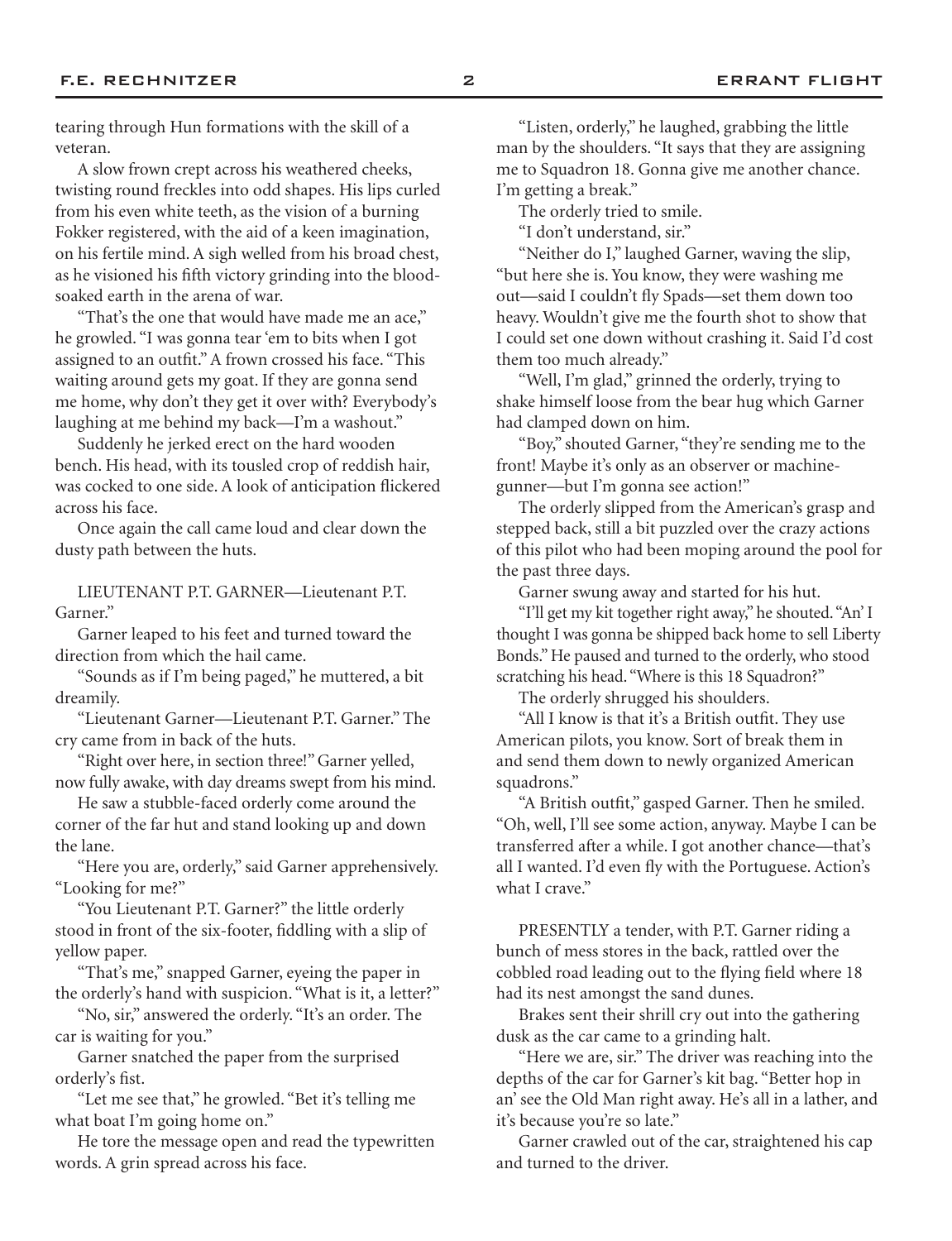"All worked up because I'm late, did you say?" He touched a match to his cigarette. "I just got my orders this afternoon. Came right out with you. Don't see that he's got anything to get burned up about."

A queer smile crossed the driver's face.

"I only know that he's very angry, sir. Expectin' you since this mornin'. Better report to him right away. Office is over there." He jerked his thumb toward a shadowy building, where a ribbon of light was crawling out into the gathering darkness from under a door.

Hunching his shoulders, Garner walked briskly up the path and tapped at the door.

"Come in!" a voice bellowed from the other side. The American smiled and pushed the door open

and stepped into the lighted room.

"Lieutenant Garner reporting for duty, sir."

His heels clicked and his brown hand flashed to his visor in a snappy salute. He knew that the English were sticklers for that little formality.

"So you finally managed to get here?" The C.O.'s voice was scathing as his eyes bored into those of the man standing in the doorway. "Shut the door! Can't you see that the light is streaming out across the airdrome."

"Sorry, Major," said Garner soberly, as he pressed the door to behind him. "And about being late—"

"Silence," roared the C.O. "And another thing. When you address me, be so kind as to call me Major Larkins."

The major fooled around with a batch of papers on his desk a moment and then looked up at Garner, who still stood at attention, more than a little puzzled over his reception.

"So you are Garner," growled the major. "The wonder pilot. Why this Major Crawford couldn't handle the likes of you I can't understand. I thought by the time a man got to be a major in the American army, he understood a little bit about discipline."

"But Major Crawford is—" interrupted Garner.

"Silence!" bellowed Major Larkins. "Speak when you are spoken to. You're not fooling around with this Major Crawford now. You'll find that you can't get the last word in with me; I'll teach you what real discipline is. Pretty turn of affairs when a man has to allow another officer to drum something into the heads of you young upstarts."

"But, Major Lar—" Garner tried to speak again.

The C.O.'s hard fist crashed to the littered desk. The pen rack trembled and the ink bottle jumped as if frightened.

"Not a word out of you. I'm giving you your orders, and whether you like it or not you're going to obey them to the letter. You're not here to give me advice on how to run my squadron. I'll break you of that habit. You'll learn to keep your mouth closed around here."

The grizzled old officer paused and wiped his mouth with a big khaki silk handkerchief.

"Trouble with this war," he blustered, "they give young whipper-snappers like you a pair of tin wings and you think that you are tin gods."

Garner's mouth opened and clicked shut under the threatening glare of the major's steely grey eyes.

"I want to tell you, Lieutenant Garner, that it is a fortunate thing for you that you got here in time even if I wasn't anxious to have you as a member of my squadron." The major stuffed some papers into a drawer and swung around to face Garner again. "If I had my way, I'd ground you for a month. That's what you need. But I'm short of pilots just now."

"On the ground?" gasped Garner in surprise. "Then you mean I'm going to fly again. Why, I thought—"

"Did I ask you what you thought?" blasted the C.O., jumping to his feet. "I just informed you a moment ago that I would give you orders when to speak." He stepped closer to the perplexed American and stood glaring into his eyes. "Now, young man," he continued, "let me tell you for the last time that if you open that mouth of yours just once before you take off, I'll court-martial you the minute you set your ship back on the ground. Then you'll be through for the rest of the war. You'll be sent back to the United States, where you belong. Just try it, and see if Major Larkins isn't a man of his word."

The red-faced major walked back to his chair and slumped down behind his desk, where he sat and stared at Garner for a full minute before he spoke again.

"Sit down, Lieutenant Garner," he finally growled as he pointed to a chair. "And remember, I'll do the talking. And if you know what's good for you, you won't bother giving me any advice about how to run this show."

The young American pilot sat down, sorely puzzled over this reception. For a moment the two men sat in silence, and then C.O. spoke up.

"Lieutenant Garner, you've been absent without leave for two days and a half." The major picked up a paper, and before Garner could shake off his surprise, continued: "I am informed that you were assigned to my squadron three days ago. Where you've been in the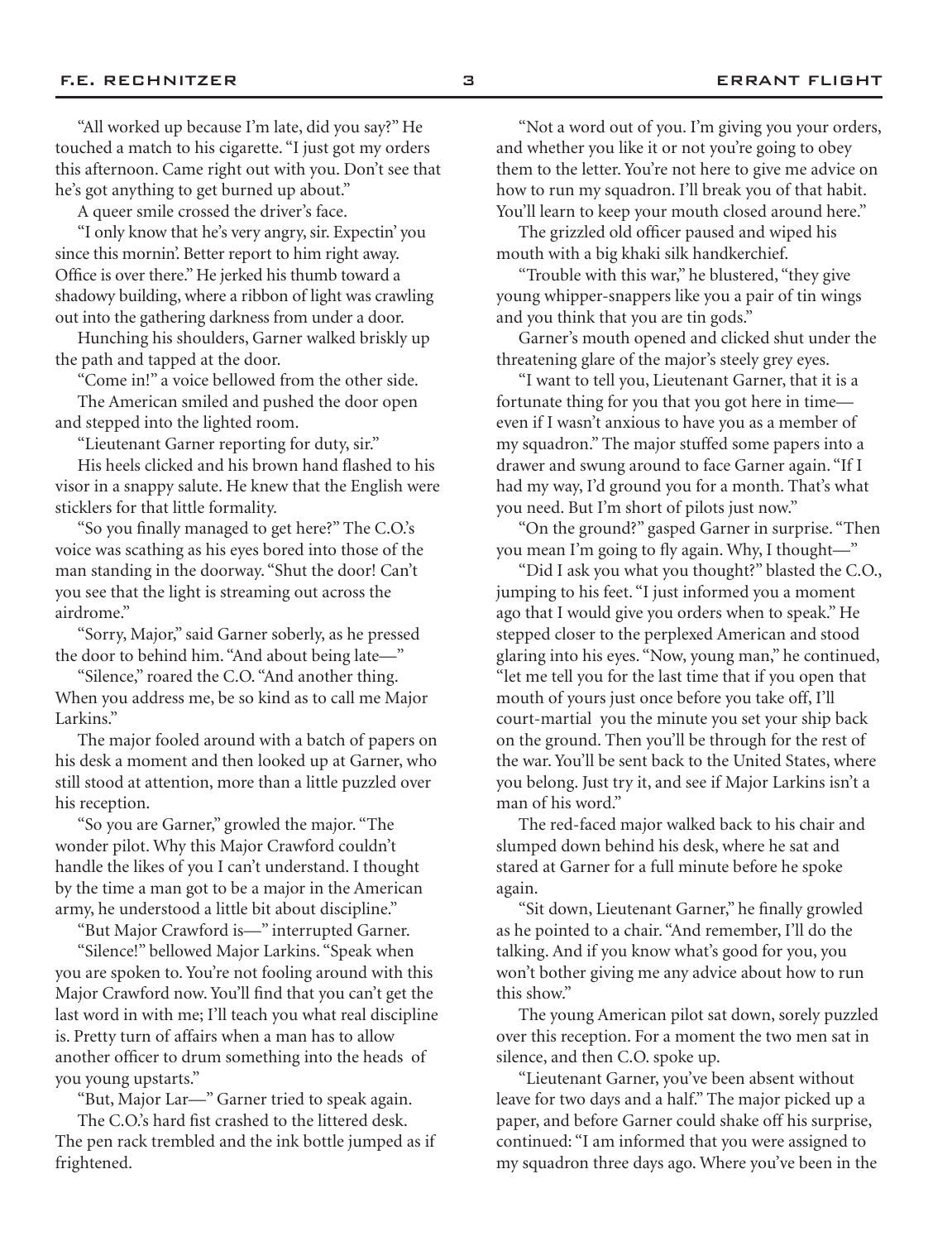meantime the Lord only knows. I'm going to overlook that, being's you got here in time for the biggest and most important show we've ever put on. If you'd been another day late, I'd have broken you."

GARNER'S lips began to form words, but those steely eyes on the other side of the desk seemed to paralyze his vocal cords. Not a sound came out of his mouth.

"Now," said the major, picking up a slip of paper, "here are the preliminary plans for tonight's show. Five ships are to stand on the alert. They're on the line now, tuned up, loaded with bombs, ready to go. Their pilots and observers are to remain in their huts until Q hour, which is some time tonight. They've done that to eliminate any chance of a leak about the show. The bombs are to be five hundred pounders."

Garner half arose from his chair, stifled an exclamation, but settled back without saying a word, as the major turned the slip of paper over on his desk.

"The remaining racks are to be filled with sixtypound fragmentation bombs and incendiary stuff. Q hour will be given to me by phone. You will get sealed orders from me just before the take-off. You will open yours when you reach a five thousand foot altitude. You and the other pilots will follow out those orders."

The C.O. picked up five envelopes with great red seals, shuffled them a moment and then reached over and put them in the safe standing by the side of the desk.

"Wing certainly is making a big secret of this show," he added.

"Then I'm to—"

Garner could contain himself no longer. He started to his feet, but the major held up his hand and waved him back again.

"I think I gave you your orders about speaking a minute or two ago. They still stand. "There was menace in both the hard eyes and the stern face of the burly C.O. "Don't forget, I'm not Major Crawford. I mean what I say. I refuse to be run ragged by your everlasting gab."

The major turned to the orderly who had just come into the office. "Take Lieutenant Garner to his hut and see that he gets something to eat," he ordered.

The orderly saluted and motioned the more than puzzled Garner toward the door.

"That guy's either mad, or I'm crazy," he muttered under his breath as he followed the orderly out into the night.

Q hour had come. Garland was walking down the path leading to the flying field. Already he could hear the thrum of powerful motors coming from the line.

"More than five ships there," he growled, as he stepped around the corner of the hangar.

He stopped short at the sight of five great, towering Handley Pages, which loomed ahead of him in the darkness. Before he could even say anything to himself a figure had stepped to his side.

"Late as usual," was the sarcastic greeting of the major. "Get into your ship at once. Number six over there—the one at the end of the line."

"BUT, MAJOR, I—" Garner tried to speak.

"I'll appreciate it very much if you'll keep quiet, Lieutenant," snarled the major. "I've just about reached the limit of my patience with you. Your job is to fly number six tonight and not to tell me how to run this squadron. Now get into your ship. You only have a few minutes left."

The American turned from this Britisher, whom he had learned to hate in the few short hours he had been on the tarmac.

"I'll crack it up for him and then maybe he'll learn his lesson and give a fellow a chance to open his trap," he vowed. "He'll be on the wrong side of that courtmartial he was talking about."

Garner squared his shoulders and walked under the towering wings. He swung on a figure at his side.

"How do you get into one of these crates?" he husked.

The man in the shadows laughed softly and pointed toward the fuselage.

"Ladder under there, sir. Lieutenant Potter, your bombing officer, is up in the cockpit. I'm one of your gunners. Corporal Lacey, here, works the guns in the rear office.

Garner growled and turned away. As he did, the two gunners laughed.

"I've heard how he's always trying his bloomin' funny work. Always tryin' to make out he doesn't know how to fly. Scares a new man half to death with his foolishness. But they say he's one of the best."

"When he's sober," muttered Corporal Lacey. "Looks steady enough tonight. Come along—about time to shove off."

GARNER found the ladder leading into the ship. Up ahead of him he could see the dim glow of the instrument lights and made his way along the catwalk.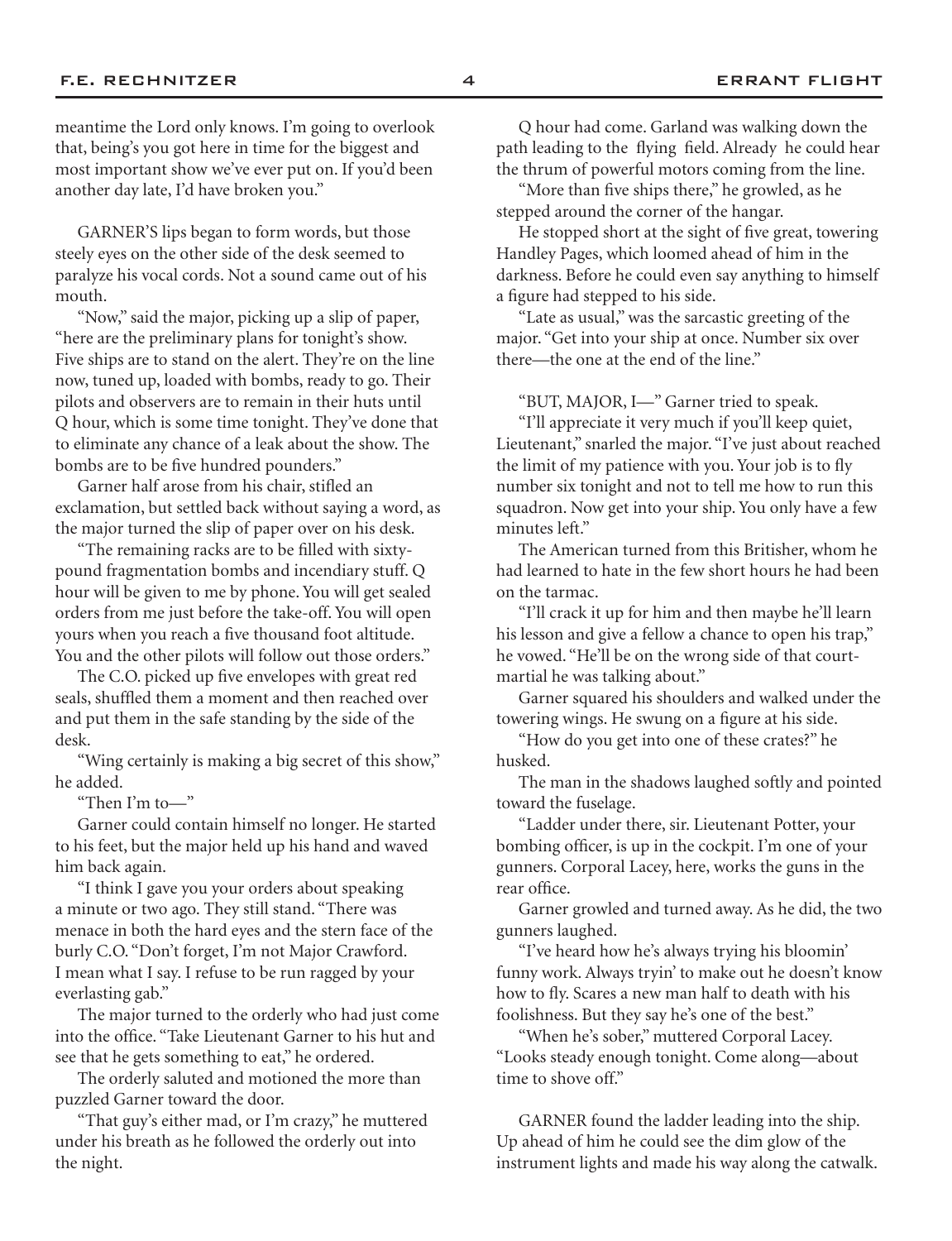He entered the pilot's cockpit and stood breathing the cool night air.

A solitary figure sat hunched over a map in the roomy cockpit. The officer looked up as Garner stepped through the door.

"Hello, there," he said. "I'm Potter, bombing an' all that."

"H'are ya?" growled Garner, without holding out his hand. "I'm your pilot—if I can get this crate off the ground. Get those sealed orders the Old Man was talking about?"

"Get them later," replied Potter, giving his pilot a keen look as he settled into the seat.

For a moment Garner sat behind the Dep control, staring first at the instrument board and then at the two throbbing motors on each side of the cockpit. His hands dropped to the wheel; he pushed it forward gingerly and then pulled it back, as his feet touched the rudder.

"I flew a Jenny with a wheel like this, once," he finally said, leaning closer to Potter.

"No use trying to spoof me, old man," Potter laughed. "I've heard all about you. I've heard about how you can throw one of these busses around." He turned back to his maps.

"Crazier than loons, the lot of them," Garner muttered.

He slumped lower in the cockpit and watched the gunner crawl to his place in the front of the ship. His eyes dropped to the instruments again, and then landed on a group of knobs marked "Throttle." He grasped one of them and moved it forward. The port motor increased its beat. He pulled it back and tried the other one. The quiver of the starboard wing increased slightly as the throttle moved up the quadrant.

He watched his bombing officer out of the corner of his eye while he fiddled with the throttles, but Potter was busy studying the map on his lap.

A shout sounded from somewhere below, and Potter stood up and reached over the side as the motors of the first ship on the line broke into a rhythmic roar. He dropped back to his place again, clutching one of the envelopes Garner had seen in Major Larkins' fist. He glanced at the slip of paper pinned to the corner of the envelope.

"We take off last," the little bombing officer shouted, as he tore open the sealed order.

Garner nodded and then discovered that his heart was throbbing, struggling as if it were bound to keep time with the pulsating motors.

One by one, the big Handleys lumbered away from the line, rolled across the darkened tarmac and bounced slowly into the air.

"We're next," grinned Potter.

But the American was sober-faced as he leaned over the side and watched the men yanking the big chocks away from the wheels.

"All clear," he heard some one below him shout.

His muscles tensed and then quivered as he eased the throttles along the quadrant. The motors on each side of him sputtered a moment" as the gas poured into the cylinders, and then took up their deepthroated song.

Garner's lower lip slid between his teeth as the big crate began to move. The tendons in his legs tightened and the muscles quivered as he pressed his insteps hard against the rudder. His hands ached on the wheel of the Dep control as the trucks began to rattle across the dewy sod. His arms pressed tight against his sides, holding the wheel in neutral position.

And before he realized it the big bomber was in the air. The quivering needle on the dial of the altimeter left its post and began to travel upward. Garner held the head of the man in the forward gun position slightly above the horizon and waited with bated breath for the shimmering needle to hit the fivethousand-foot mark.

Three, four and then five thousand feet slid under the trucks. He saw Potter tear open the envelope, read the order and then try to hand it to Garner. But the American refused to let go of the wheel.

"You read it to me," he said. "Just tell me where we are going."

"Wittmundhaven—to bomb the new Zep sheds," shouted Potter.

Garner was about to ask him where Wittmundhaven was, when Potter leaned closer, held the map under the tiny light and pointed to a blue circle he had just marked. The pilot nodded, as if he understood perfectly, but made sure that he kept the tail light of one of the other Handleys in sight.

Bit by bit, Garner became accustomed to the controls of the big ship. He found it fairly easy to handle in straight flight. Now and then he tried a gentle turn, to familiarize himself with the ailerons. Some of the turns bordered on skids, and took no little effort on Garner's part to straighten out again. But no matter how clumsy his efforts seemed, Potter only sat back in his seat and smiled.

Suddenly the tail light which he had been following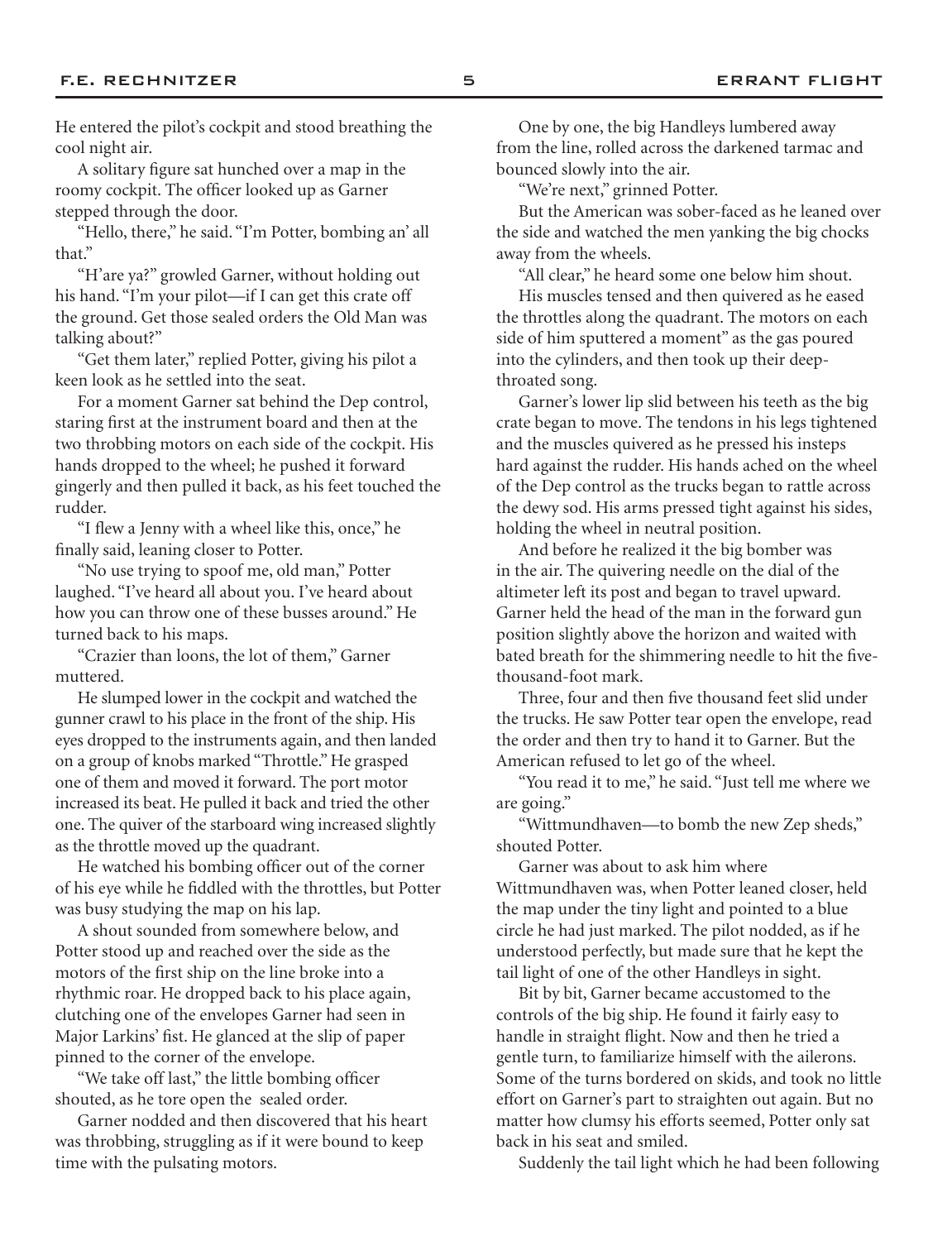was blotted out. A few seconds later, Garner found himself staring into an enveloping wall of clinging grey mist. His hand dropped to the throttles. He felt the nose of the ship drop as he pushed the wheel away from him.

"Going to be a low ceiling," shouted Potter. "Just your type of weather," he added confidently.

"My type of weather," moaned Garner. "Boy, if they only knew!"

Presently the ship dropped away from the bank of wet stuff, and Garner found himself in the open with the right-hand wing low. A turn to the left of the Dep control and the wing tip came up, and as they hit an even keel, a sigh of relief slipped from his chest.

The needle on the altimeter now said two thousand, and just over the wings the thick blanket of blinding mist still scudded along, splitting now and then as a cluster of searching Archie smashed into the night.

"See any of the other ships?" inquired Garner, searching the skies anxiously for a guiding tail light.

Potter shook his head and grinned. And now that self-satisfied smile was beginning to get the American's goat.

"He'll drop that grin when I try to set down," he growled, and then straightened in his seat as Potter pointed frantically ahead.

"THERE'S our objective!" the officer shouted, trying to make himself heard above the roar of the motors and the incessant crackling of the anti-aircraft shells which were beginning to sprinkle the lowhanging clouds with whining steel. "See the sheds?"

Garner nodded and braced himself against the controls, his heart beating at a merry clip under his flying suit.

Following the signals of his companion, he eased the lumbering ship in toward the long row of buildings which showed up like faint blurs against the ground. A searchlight knifed the blackness, wavering to the right and left until it caught the big ship in its grasp. He shielded his eyes, as he saw Potter doing, and watched the bomber give the signal which sent a giant egg hurtling through the air.

Beyond the huge field, where Zeppelins were berthed, poised to float over the channel to England with a load of death and destruction, Garner made a wide, skidding turn. He felt Potter slap him on the shoulder and looked to where the excited bombing officer was pointing.

A great red glare was added to the light shed by the

withering fire streaking heavenward from the guns of the defenders. Garner smiled, for the first time since he had taken off, as he watched great tongues of flame leap into the sky. Their first bomb had found its mark.

"THERE'S a Zep in that one!" screamed Potter, bending close to Garner. "See how the hydrogen is flaring up."

"But where are the other ships?" Garner yelled anxiously. "We seem to be alone."

Potter didn't hear him. He was leaning over the bomb sight preparing to give the signal to the man inside at the toggles. A few desultory bursts of Archie smacked around them, during the lull in the storm of flaming steel, as Garner kicked his rudder gently under the guidance of Potter's left hand. The hand jerked downward, and the ship lurched a trifle as the second big steel bomb slid out of its rack.

The bombing officer straightened with a smile.

"Think we got the corner of the end hangar that shot!" he yelled. "If it catches fire the wind will fan the flames along the whole row."

While Potter was yelling and waving him back for another go at the line of hangars with their sixtypounders, Garner was scanning the murky skies above for the other ships. Since they had gone into the cloud he had not seen a single one of the ships which had taken to the air just ahead of him.

The bombing officer was busy with his sights, and presently five bombs whistled toward the conflagration, to add their bit to the show. The pilot saw the new glow added to the already burning building. Hot gusts of air leaped into the night as gas cells let go in the shattered Zeps.

"We're cleaning them up! They're finished with their flying ships from that field," Potter yelled as he held his hand poised, ready to signal for the dropping of the last of their load.

Garner started to make a gentle left turn, but threw the wheel to the right instead on seeing the gunner in the forward pit struggling to bring his guns to bear over the top wing. Already tracer were snickering through the darkness, streaking between the wings.

Queer looking growths of spruce appeared on the riddled struts, and long gashes in the fabric along the fuselage allowed tattered bits of linen to waver back in the slipstream. He held the wheel against his chest, forgetting for the moment that he wasn't flying a single-seater, and went into a tight turn.

The acrid smoke from the front gunpit was drifting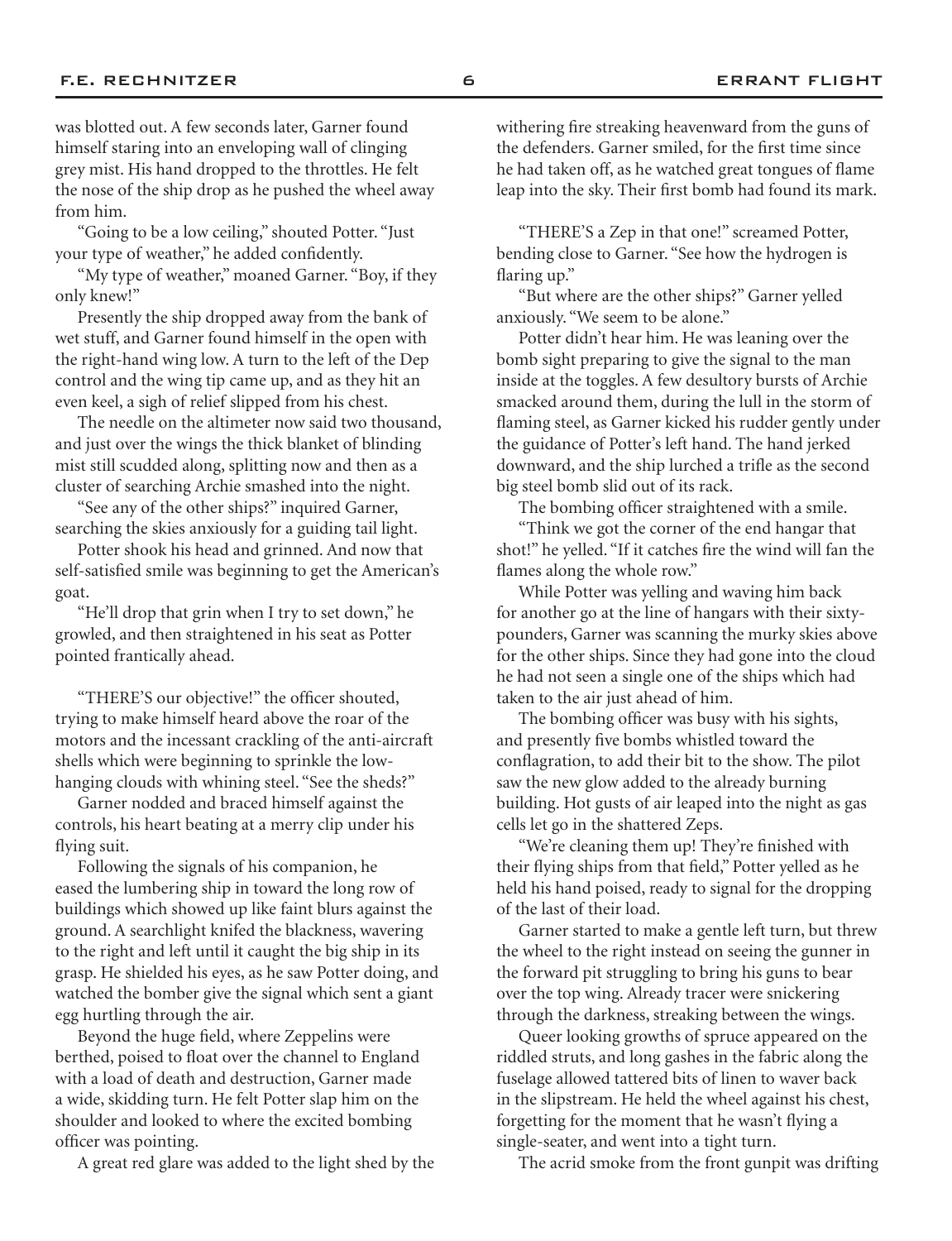back and biting into his quivering nostrils. The fabric along the lower left wing was puckering as slugs sprayed across it.

Straightening out of the turn to allow his gunner a clean shot at the unseen enemy ship, Garner cut in low over the burning hangars. The big ship rocked and tossed in the eddying air, as great plumes of smoke sought to engulf him.

As he flattened out low over the field, he saw Potter flinch and reach for his arm, where a dark spot was already beginning to spread across the khaki flying suit.

A cluster of smoking slugs ate their way along the leading edge and jumped into the cockpit, crashing against the instrument board. Garner kicked on the rudder, cursing against this mad flyer who clung to his shadows.

Potter reached over and snapped out the lights on the dash, and the American kicked his rudder first one way and then the other in a frantic effort to shake off their pursuer.

Ahead of him, he caught a glimpse of a pair of unfinished wireless masts, towering behind a billowing wave of smoke. Gritting his teeth, his feet steady on the rudder, his hands clutching the wheel, all nervousness a thing of the past, Garner hurled his ship into the heaving mass of smoke. That fleeting glimpse of the masts, through a rift in the smoke, had given him a wild, desperate idea.

He flew on, straight through the stinking, lungsearing mass of faintly glowing smoke. He came out on the other side. His lips a thin straight line across his determined face, he watched the forward gunner crumple, grab for the Scarff mounting and then slide out of sight, as a mass of fiery sparks buried themselves in his body.

Garner's foot hit the rudder. The ship seemed to halt in mid-air as it careened to the left. His right wing tip appeared to graze the top of the mast, and for a moment his heart stood still. He was sure he had felt the wheel jerk in his hand.

Then the smoke eddied in on him again, curling in great hot tongues through his wings, making him gasp for breath.

Leaning far over the side in an effort to spot the Hun, he saw Potter frantically signaling with his good arm and pointing toward the ground. A laugh escaped his tensed lips as he, too, saw the thing at which Potter was pointing with a bloodstained hand.

THERE, one wing a crumpled wreck, twisting until it finally smashed into the ground at the base of the wireless mast, was a Fokker. Already it was adding its feeble bit to the mounting fire.

"Clicked its wing against the mast!" shouted Potter.

Garner laughed and laid the ship over on its left wing, just in time to let a slithering burst of tracer waver past from a gunpit on the ground.

One-pounders and then flaming onions whimpered by.

Another split-S turn, and they were weaving around the end of the bending column of smoke. Potter, pale-faced but still smiling, leaned closer.

"What do you think you're flying, Yank, a ruddy Spad?" he shouted.

Garner had no time to answer. It was taking every bit of his skill with the strange ship to weave it in and out of the fountains of tracer which snaked their way up from the shadows.

Then something plucked at his shoulder. He looked down and saw the torn cloth, where a slug had cut its way through. Another hole appeared a bit lower on his Sidcot suit, and a searing pain took hold of his body. Something warm and sticky was trickling across his chest.

He looked across the cockpit and paled. Potter was gone. But the next minute he felt better as the gritty little Englishman came back through the opening which led to the rear.

"Lacey is gone; got a burst right through the head!" the bomber shouted, and Garner noticed that his voice was weaker. "We've got to get back fast. Head for that bank of mist."

Garner swung his ship around, gritting his teeth as every effort sent burning needles of agony through his body. He looked across at Potter, who sat leaning against the side of the cockpit.

"Hold out until we get back?" he called.

Potter lifted his head. His right hand was stained with crimson where it clutched his left arm. Another blotch showed just at the edge of his collar. He smiled faintly and leaned closer to Garner.

"If you fly a nice straight course, I can. Try any more of your weird maneuvers, and the ship will go to pieces—I will, too."

Garner gritted his teeth and tried to find a position which would ease the strain on his drilled shoulder. Under him the dark land was beginning to disappear as wisps of mist curled under his trucks. He reached for the switch and snapped on the dash light. Only